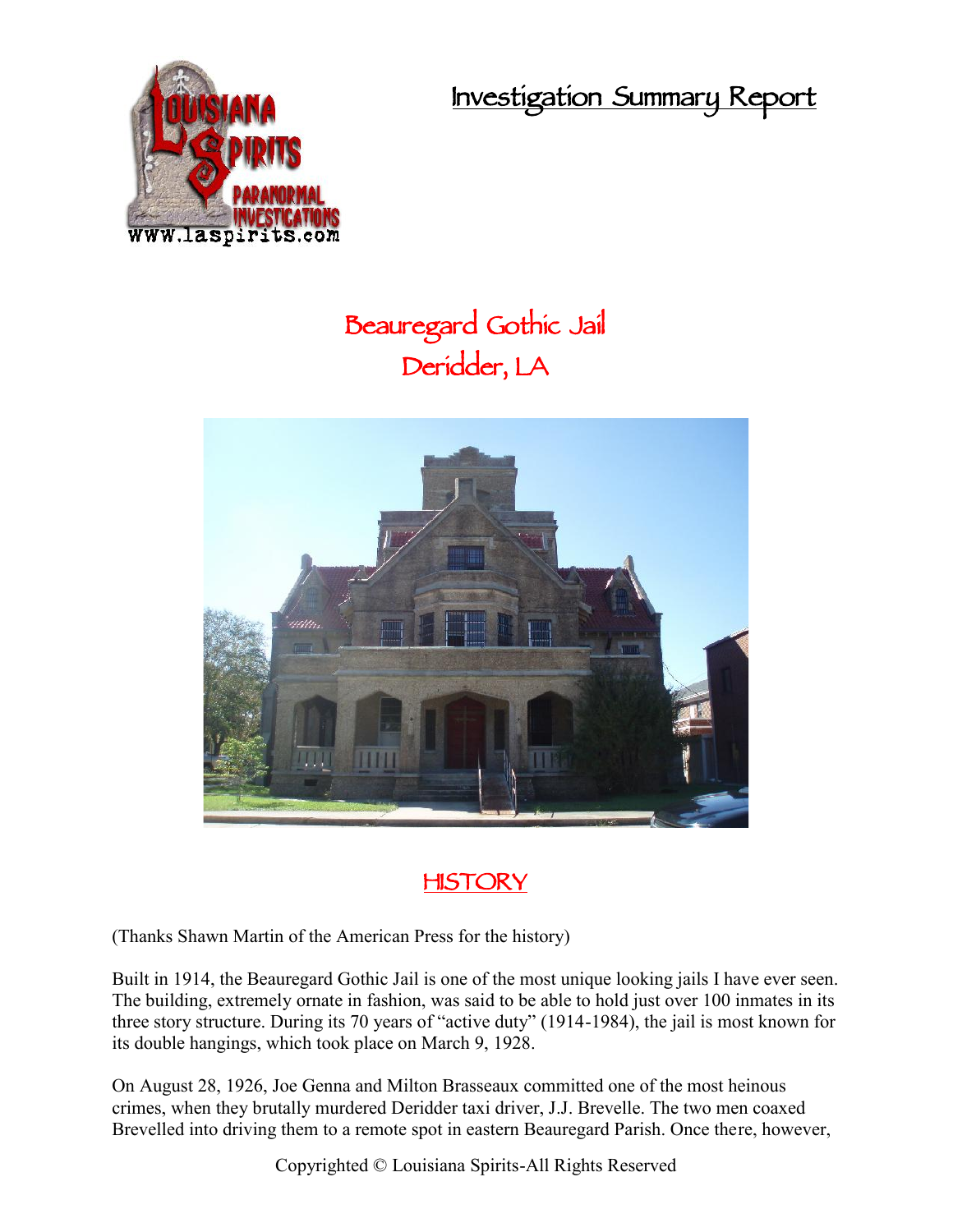the plan went wrong and Brevelle was severely beaten with a car leaf spring, stabbed in the head, and his throat was slashed. After getting away with only \$14, the two men disposed of the body in an old mill pond in Pickering and the taxi was found burned in Calcasieu Parish.

On September 2, 1926, the two men were arrested, Genna in Orange, TX and Brasseaux, in Sulphur, LA. Six days after their arrest, the jury indicted the two men. On December 11, 1926, both men were sentenced to death. After several failed attempts at appeals, the two men were executed on March 9, 1928. The men were hung from make shift gallows with the noose tied from the barred grate above the 3-story spiral staircase. In addition to the two hangings, the jail was also home to many brutal assaults, suicide attempts, and even several deaths (natural & unnatural).

## **ACTIVITY**

There have been numerous reports of possible paranormal activity from members of the police jury as well as former staff of the prison. The most common claim is the spotting of an older male standing on the front porch of the jail, smoking a pipe. The man is said to be in "maintenance" style clothing. In one case, a photographer, taking pictures of the jail, captured what they feel is the image of the man on the porch. The photo is on display at the police jury office.

## **INVESTIGATION**

We arrived at the jail early that evening, being accompanied by Lori Veazy of the tourist commission, Hattie Sherrick of the Deridder Daily News, Shawn Martin of the American Press, and Lee Peck from KPLC TV. Never had we received so much media attention prior to, and up to, this one investigation. It was a pleasure working with all those just mentioned.

Due to the attention we got, I was more determined than ever to come out with some type of evidence so we brought in every piece of equipment we could. With three DVRs leading a total of 16 IR cameras through out the jail, we pulled out everything we had. After setting up and demonstrating our equipment to the media, we then led Lee Peck of KPLC through the jail. As we entered one of the cells, Brandon got a significant EMF spike. As he backed up to find the source, he noticed one of our IR cameras, which was attached to a sturdy tri-pod, fall over. Upon replay of the video, we found no one to of knocked the camera over, nor did anyone get caught up in the video cable. Following this, we conducted our normal investigation until about 3:00 a.m. and then all camped out in one of the cells. During the night, several investigators claimed they heard footsteps and running water when no one was moving throughout the building. We awoke that morning and packed up, knowing we had hours of evidence to go through.

After going through the audio, several interesting clips were pulled, as you will see below. In once case, James and I were alone in one of the "death cells", which was basically a form of solitary confinement. You will hear the two of us speaking clearly. As we speak, you will hear a third voice saying "NO", louder than the two of us were speaking. We were about 5 feet from the recorder so for something to sound that close, it had to have been about 3 feet away. I am positive that we were the only two people in the room at that time, so the source of the third voice is still unknown.